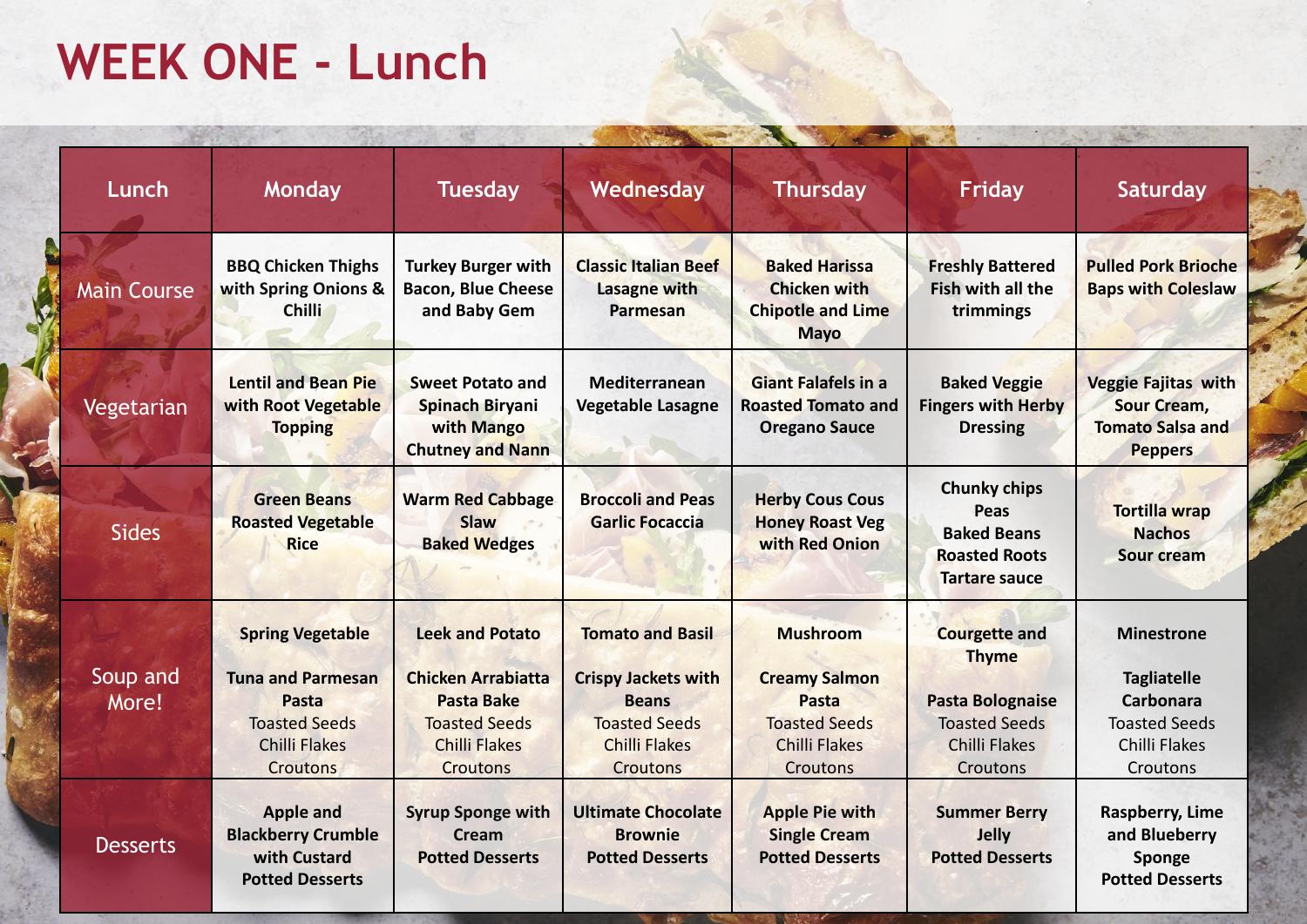## **WEEK TWO - Lunch**

| Lunch              | <b>Monday</b>                                                                                                                  | <b>Tuesday</b>                                                                                                                                      | Wednesday                                                                                                                                     | <b>Thursday</b>                                                                                                                                          | <b>Friday</b>                                                                                                          | Saturday                                                                                                                       |
|--------------------|--------------------------------------------------------------------------------------------------------------------------------|-----------------------------------------------------------------------------------------------------------------------------------------------------|-----------------------------------------------------------------------------------------------------------------------------------------------|----------------------------------------------------------------------------------------------------------------------------------------------------------|------------------------------------------------------------------------------------------------------------------------|--------------------------------------------------------------------------------------------------------------------------------|
| <b>Main Course</b> | <b>Chicken Tikka</b><br><b>Masala with Toasted</b><br><b>Coconut Sambal</b>                                                    | <b>Cottage Pie with</b><br><b>Cheddar Cheese</b><br><b>Topping</b>                                                                                  | <b>Roast Pork with</b><br><b>Apple Sauce,</b><br><b>Stuffing and Gravy</b>                                                                    | <b>Chunky Mexican</b><br><b>Beef Chilli with</b><br><b>Chargrilled Peppers</b>                                                                           | <b>Freshly Battered</b><br>Fish with all the<br>trimmings                                                              | <b>Pulled Ham</b><br><b>Macaroni Cheese</b>                                                                                    |
| Vegetarian         | <b>Chickpea Tikka</b><br><b>Masala with Toasted</b><br><b>Coconut Sambal</b>                                                   | <b>Pearl Barley and</b><br><b>Pinto Bean</b><br><b>Shepherd's' Pie</b>                                                                              | Quinoa, Cheese,<br><b>Broccoli Fritter with</b><br><b>Mint Yoghurt</b>                                                                        | <b>Vegetable and</b><br><b>Blackeye Bean Chilli</b>                                                                                                      | <b>Baked Gnocchi</b><br>with Asparagus,<br><b>Peas and Parmesan</b>                                                    | <b>Three Cheese</b><br><b>Macaroni Cheese</b><br>with Cherry<br><b>Tomatoes</b>                                                |
| <b>Sides</b>       | <b>Fragrant Rice</b><br><b>Sweetcorn and</b><br><b>Green Beans</b><br>Mini Poppadum's                                          | <b>Broccoli</b><br><b>Peas and Cabbage</b>                                                                                                          | <b>Roast Potatoes</b><br><b>Steamed Carrots</b><br><b>Green Beans</b>                                                                         | <b>Nacho Station</b><br><b>Sour Cream</b><br><b>Coleslaw</b><br><b>Braised Rice</b>                                                                      | <b>Skinny Fries</b><br><b>Mushy Peas</b><br><b>Steamed Carrots</b><br><b>Tartare Sauce</b>                             | <b>Garlic Baguettes</b><br><b>Carrots, Spinach and</b><br><b>Cauliflower</b>                                                   |
| Soup and<br>More!  | <b>Cumin Cauliflower</b><br><b>Tomato Meatball</b><br>Pasta<br><b>Toasted Seeds</b><br><b>Chilli Flakes</b><br><b>Croutons</b> | Sweetcorn<br><b>Chowder</b><br><b>Ratatouille and</b><br><b>Mozzarella Pasta</b><br><b>Toasted Seeds</b><br><b>Chilli Flakes</b><br><b>Croutons</b> | <b>Watercress and</b><br><b>Spinach</b><br><b>Tuna and Tomato</b><br>Pasta<br><b>Toasted Seeds</b><br><b>Chilli Flakes</b><br><b>Croutons</b> | <b>Carrot</b> and<br><b>Coriander</b><br><b>Cheesy Leek and</b><br><b>Bacon Pasta</b><br><b>Toasted Seeds</b><br><b>Chilli Flakes</b><br><b>Croutons</b> | <b>Curried Parsnip</b><br><b>Tomato and Basil</b><br>Pasta<br><b>Toasted Seeds</b><br><b>Chilli Flakes</b><br>Croutons | <b>Chunky Tomato</b><br><b>Crispy Jackets with</b><br><b>Beans</b><br><b>Toasted Seeds</b><br><b>Chilli Flakes</b><br>Croutons |
| <b>Desserts</b>    | <b>Apple and Pear Pie</b><br>with Custard<br><b>Potted Desserts</b>                                                            | <b>Frosted Lemon</b><br><b>Drizzle Cake</b><br><b>Potted Desserts</b>                                                                               | <b>Bread and Butter</b><br><b>Pudding with</b><br><b>Vanilla Crème</b><br><b>Fraiche</b><br><b>Potted Desserts</b>                            | <b>Pineapple Upside-</b><br>down Cake with<br><b>Cream</b><br><b>Potted Desserts</b>                                                                     | <b>Chocolate</b><br><b>Pepperoni Smores</b><br><b>Baked Rice</b><br><b>Pudding</b><br><b>Potted Desserts</b>           | <b>Orange and Polenta</b><br><b>Biscuits</b><br><b>Potted Desserts</b>                                                         |